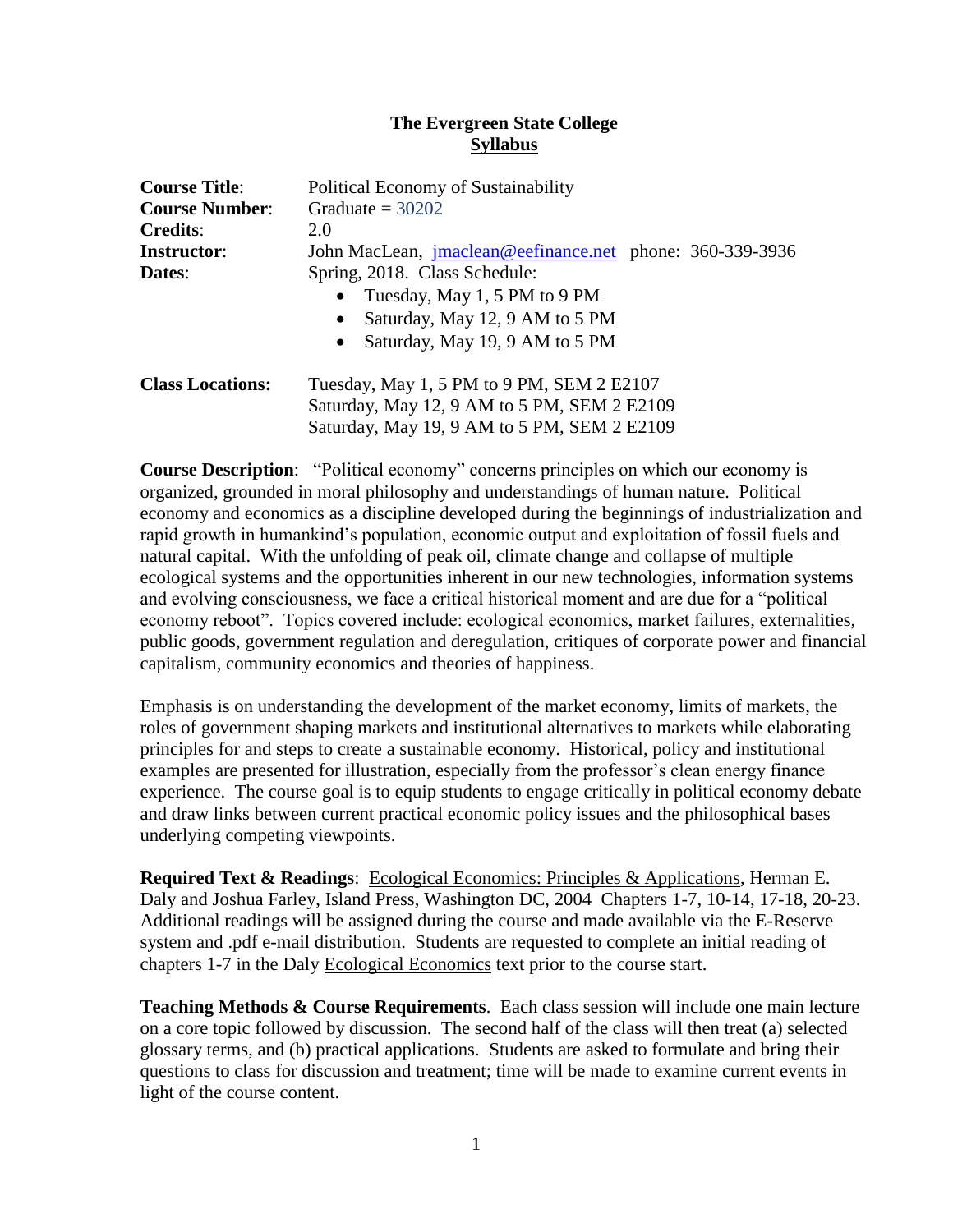**Class Topics & Schedule**. Core class & lecture topics are as follows, by class dates. We have twenty class hours, and the class is broken into 5 sessions x 4 hours each session. Some modifications may be made as the course evolves.

### Class 1 Topics

- 1. Course Introduction & Main Theses: what is political economy; definitions of sustainability; limits to economic growth and our historical moment. *May 1.*
- 2. Ecological Economics, Introduction. *May 1.* Time in class for discussion & work on first essay. First exercise in "backcasting": envisioning our preferred future!

## Class 2 & 3 Topics

- 3. Political Economy I: Smith, key tenets & critique of classical market economics, economic anthropology; ecology and the politics of scarcity. *May 12.*
- 4. Political Economy II: Market failures; traditional environmental economics; externalities and public goods. *May 12*.
- 5. Political Economy III: critique of neo-classical economics; from normative to valuerelativistic approach to economics; "sacred economics" and other contemporary schools of economic thought. *May 12*. Time in class for discussion to integrate and critique, to work on second essay and formulate sustainability application case study research topics. Selection of current events topics for treatment in Class  $4 \& 5$ .

# Class 4 & 5 Topics

- 6. Political Economy IV: Keynes & development of the mixed economy. *May 19*.
- 7. International economics, international development & globalization; financial system and sustainability; financial system reforms and alternatives to promote needed investment in a sustainable economy. *May 19*.
- 8. Theories of Happiness, relation between affluence and well-being; lessons for economic policy; community economic development planning & local self-reliance; political economy: who we are and calling forth our highest capacities as human beings. Envisioning a sustainable society, social imagination workshop; discussion of student research on sustainable economics research case study topics. Plan and methods for further study. *May 19*.

**Glossary**. An initial list of sustainable economics terms is attached, which we will define and explore in class. We will add to this list and develop it into a glossary.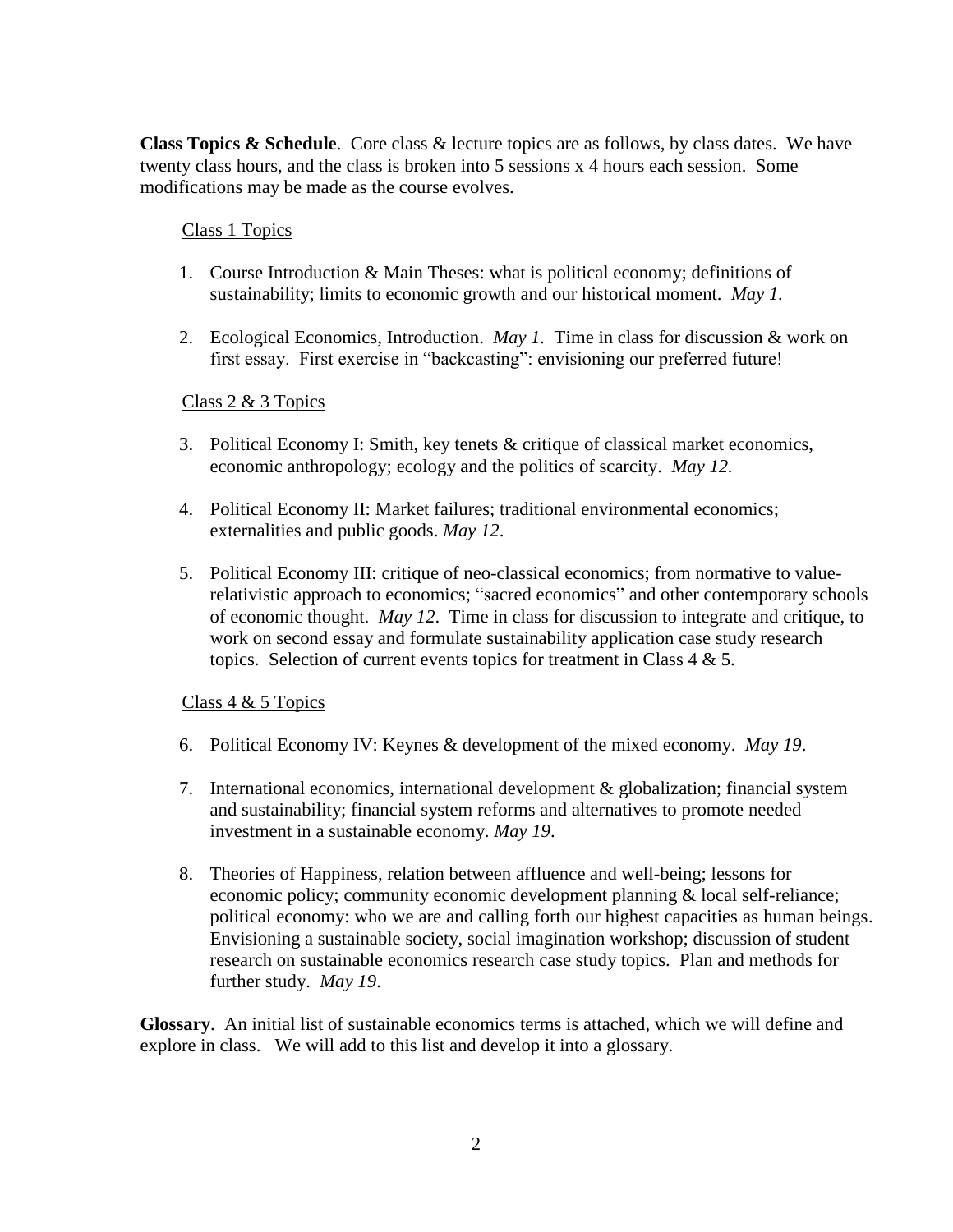**Applications**. To ground our discussion, each class will include description and discussion of practical applications of sustainable economics; these may include government policies (international, national, state  $\&$  local), new institutions, and for-profit or social business models and investment plans. Examples include: "smart" jitneys (ride sharing systems), utility demand side management programs, clean energy investment programs, packaging "take back" policies, community development finance and micro-finance institutions, etc.

**Written & Course Requirements**. Students are expected to have read required course materials prior to each class. Class attendance is required. Please notify the instructor by phone or e-mail if you are unable to attend a given class and we will arrange a make-up plan, including pairing up with other students for briefing & discussion. Please use my [jmaclean@eefinance.net](mailto:jmaclean@eefinance.net) e-mail address.

# **The following written assignments are required:**

1. Two short (2-3 page) essays, the first due May 12 at the beginning of class and the second due May 19 on the assigned topic outlined below or an optional selected glossary term selected by the student, as cleared with the professor. The assigned topics will be discussed in class and are indicated below, along with some related questions.

- a. First essay: your definition of sustainability. Growth vs. development: review this distinction; can a high-quality of life be achieved in a sustainable society? Why are equitable distribution and social justice essential aspects of sustainability? Intergenerational equity: explain this term and its relevance to sustainability. Are we close to a "full" world? Have we entered a period of "uneconomic growth"? Do we risk overshoot of carrying capacities? Ends-means spectrum & sufficiency: why are these concepts important to sustainability & ecological economics?
- b. Second essay: the limits of the market to achieve efficient allocation of resources  $\&$ the social good. What are the key assumptions underlying the market thesis? Are these assumptions valid? Where do they hold? Where do they break down? What does the market do well? Where does the market fail? What can we learn from economic anthropology? What is the view of the human being underlying market economics? Is it valid? How does it jive with your view? Identify current government and economic policy topics that illustrate these principles.

2. Because this is a two credit course, no final research paper is required. However, in addition to the above written assignments, students are required to formulate and outline (for class discussion, not as a written assignment to hand in) a "sustainability applications case study" research topic; we will discuss these in class. The goals of this assignment are to apply course principles to student interests and to provide grist for class discussion.

# **Political Economy of Sustainability: Readings**

All supplemental readings are available on the E-Reserve system. Some changes or additional materials may be assigned.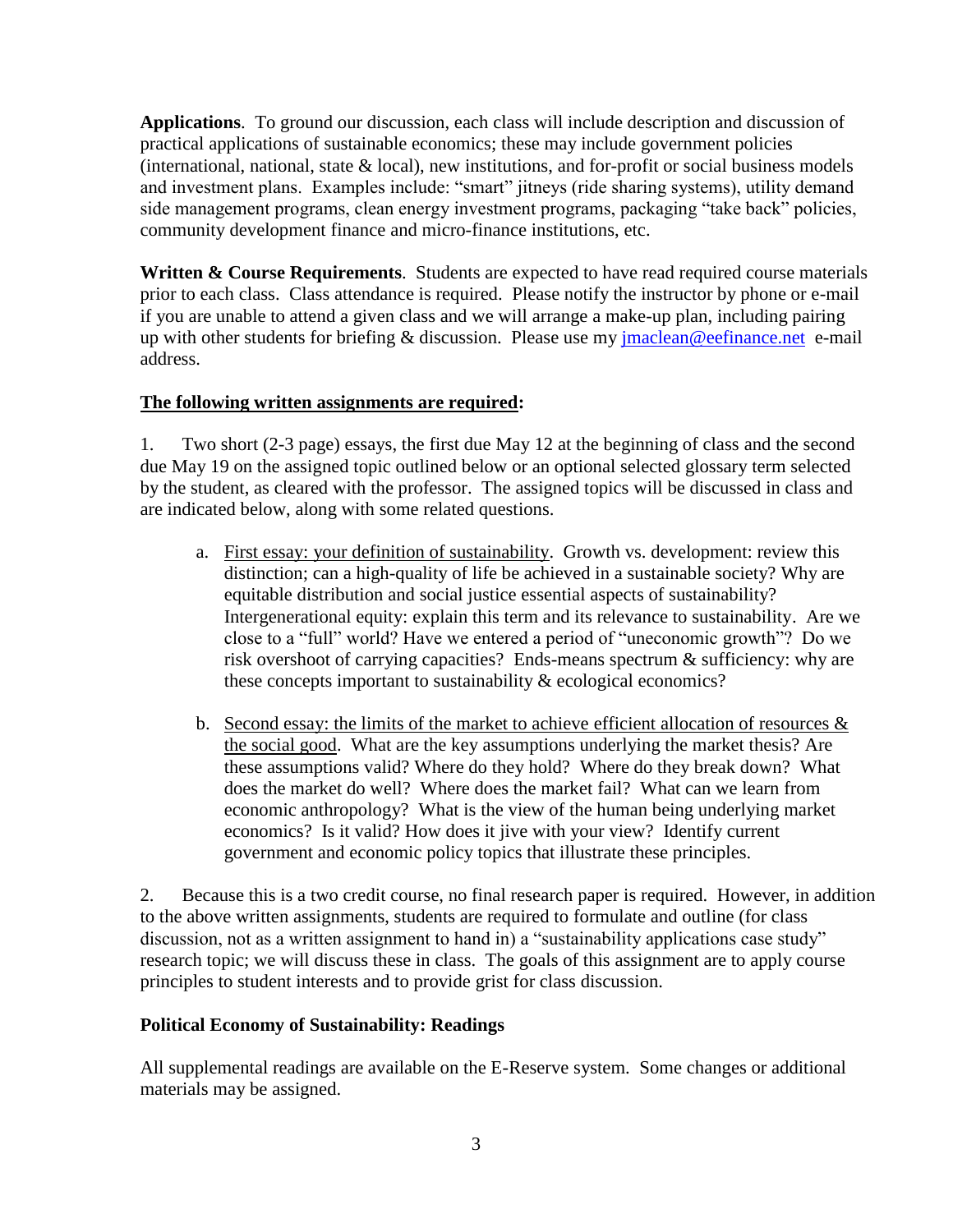For Class 1 (May 1) Required Readings:

- 1. Daly text, Chapters 1-7
- 2. *Summary of Foundations of an Ecological Economics*, David Pearce, published in A Survey of Ecological Economics, ed. Neva Goodwin, Island Press, 1995
- 3. *Efficiency in the Steady-State Economy*, Herman Daly, chapter 4 of Steady State Economics, W.H. Freeman and Company, 1977

### For Classes 2 & 3 (May 12) Required Readings:

- 4. Daly text, chapters 10-12 on market failures
- 5. *Ecology and the Politics of Scarcity.* by William Ophuls. W. H. Freeman & Company, San Francisco, CA. 1977. Chapters 5, 6 & 7; (= 57 pages).
- 6. *Primitive, Archaic, and Modern Economies: Essays of Karl Polanyi.* by Karl Polanyi, edited by George Dalton. Beacon Press, Boston, MA: 1968. Chapters 1, 2 and  $4 (= 56)$ pages). Priority on Chapter 4.
- 7. *Alienation and Economics.* by Walter A. Weisskopf. Dell Publishing Co., Inc., New York, N.Y., 1971. Chapters 3 and 4.

Optional readings:

- 8. *Trust: The Social Virtues and the Creation of Prosperity*, chapters 2 and 3, Francis Fukuyama, The Free Press, 1995
- 9. *Operating Manual for Spaceship Earth*, chapters 4 and 6, R. Buckminster Fuller, E. P. Dutton, 1963

### For Classes 4 & 5 (May 19) Required Readings:

- 10. Daly Chapters 13, 15, 17, 18, 20 & 21 on Macro-economics, International Economics & Globalization and Policy Principles for Sustainability
- 11. An Inquiry into the Poverty of Economics, Chapter 3, The Triumph of Keysianism, by Charles Wilbur; and
- 12. The Age of the Economist, Chapter 9, The Keynesian Revolution, by Daniel Fusfeld.
- 13. When Corporations Rule the World, by David Korten, chapters 4, 14 and 15
- 14. Happiness, Lessons From A New Science, by Richard Layard, select chapters on E-Reserve, The Penguin Press, 2005.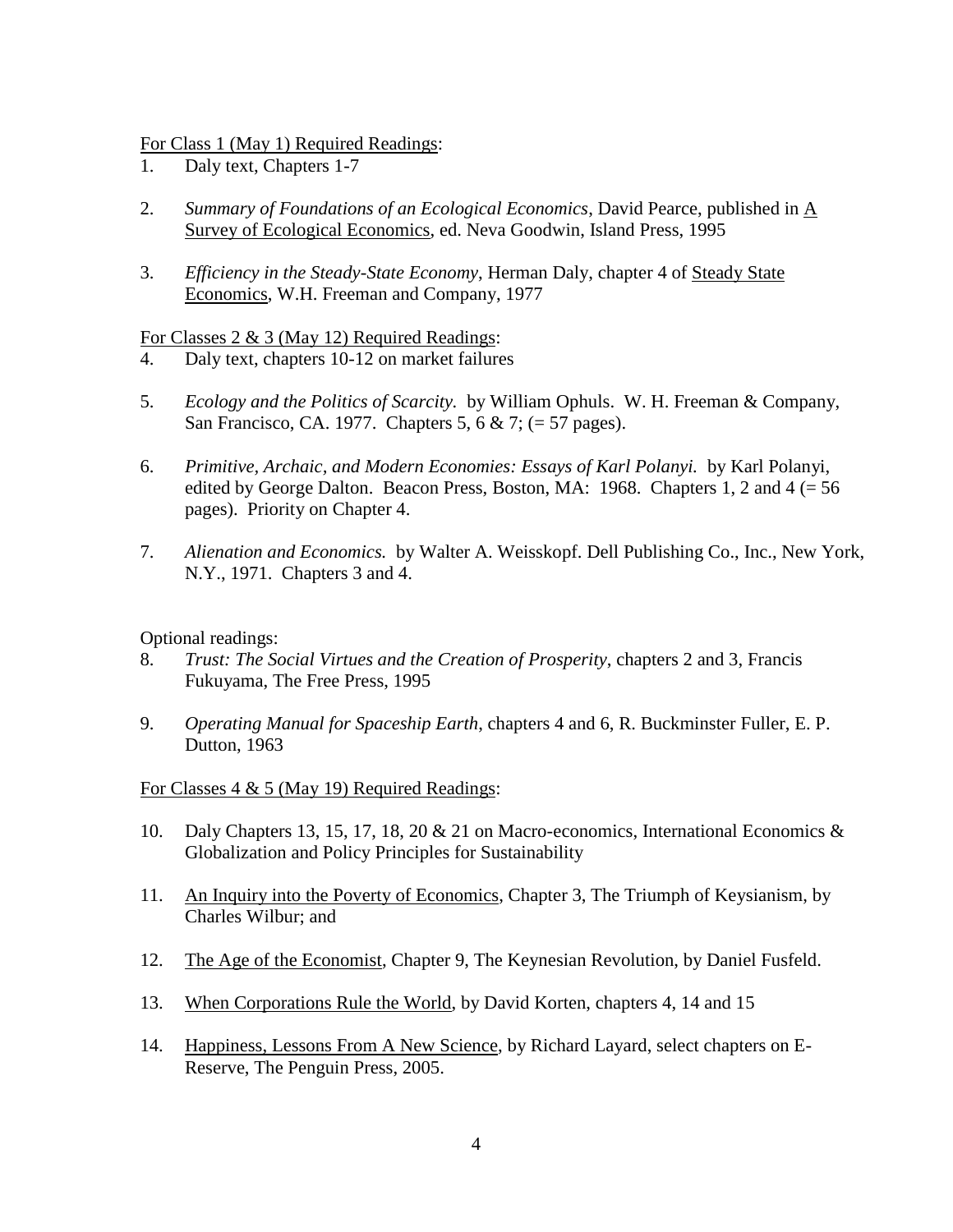Optional readings:

- 15. The Case Against the Global Economy, edited by Jerry Mander; **three short essays** by David Morris (on free trade), Herman Daly (on free trade), and Wolfgang Sachs (on "neodevelopment")
- 16. Making Globalization Work, by Joseph Stiglitz, chapter 9 on reforming the global reserve system (international monetary system)
- 17. The Case Against the Global Economy, edited by Jerry Mander, essay by Susan Meeker-Lowry on local currencies.
- 18. Community and the Politics of Place, by Daniel Kemmis, select chapters; University Of Oklahoma Press, 1990.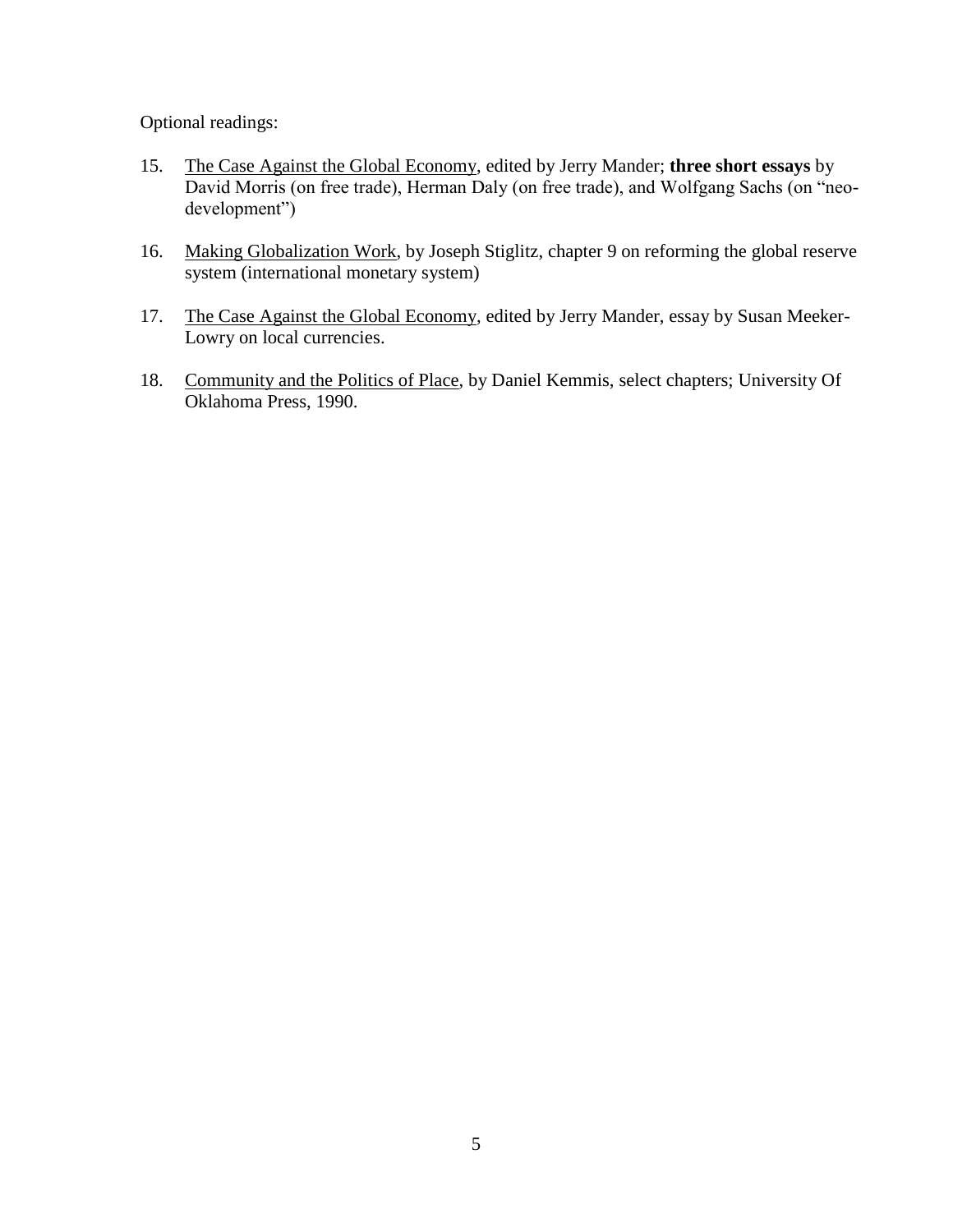|                  | r onnear Leonomy or Dastamability. Grossar |  |
|------------------|--------------------------------------------|--|
| $\mathbf{1}$     | Capital; Natural capital                   |  |
|                  | Social capital                             |  |
| $\overline{2}$   | Carrying capacity;                         |  |
|                  | Anthropocentric vs.                        |  |
|                  | Bio-centric; Overshoot                     |  |
| 3                | Common property                            |  |
|                  | resources                                  |  |
| $\overline{4}$   | Bretton Woods institutions                 |  |
| $\overline{5}$   | Common good, welfare,                      |  |
|                  | well-being                                 |  |
| 6                | Comprehensive                              |  |
|                  | anticipatory design science;               |  |
|                  | "Backcasting"                              |  |
| $\boldsymbol{7}$ | Consumer sovereignty;                      |  |
|                  | Revealed preference                        |  |
| $8\,$            | Defensive expenditures                     |  |
| 9                | Demand side management                     |  |
| 10               | Discount rate; discounting                 |  |
|                  |                                            |  |
| 11               | Distributional equity;                     |  |
|                  | Inter-generational equity;                 |  |
|                  | Gini curve for income                      |  |
|                  | distribution analysis                      |  |
| 12               | Economic development                       |  |
| 13               |                                            |  |
|                  | Economic growth;<br>Uneconomic growth      |  |
| 14               | Efficiency; productivity                   |  |
| 15               | Ends-means spectrum                        |  |
| 17               | Externalities;                             |  |
|                  | Pigouvian taxes $\&$                       |  |
|                  | subsidies                                  |  |
| 18               | Invisible Hand                             |  |
| 19               | Limits to Growth; social                   |  |
|                  | limits to growth                           |  |
|                  |                                            |  |
| 20               | Marginal utility, marginal                 |  |
|                  | cost, marginal benefit                     |  |
| 21               | Market failure                             |  |
| 22               | Millennium Development                     |  |
|                  | Goals                                      |  |
| 23               | Natural Monopoly; radical                  |  |
|                  | monopoly                                   |  |
|                  |                                            |  |
|                  |                                            |  |

## **Political Economy of Sustainability: Glossary**